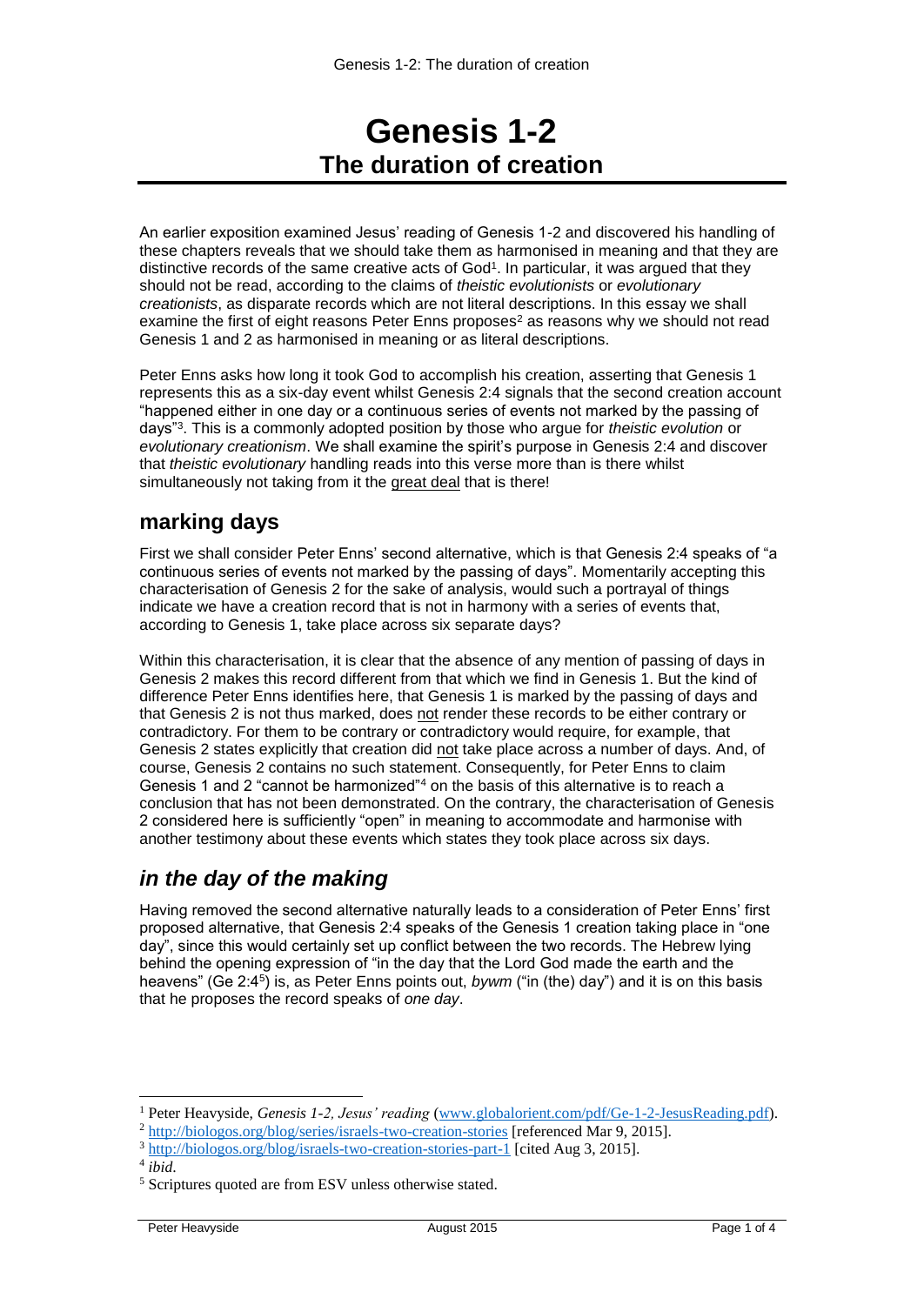Of course, there isn't any Hebrew for *one* which, had scripture wished to emphasise such a sense, could readily have been employed to do so<sup>6</sup>. Nevertheless, it is clear that "in (the) day (*bywm*)" could be read as speaking of *a day*; that is of *one day*. But the problem doesn't lie here, it resides in reading it this way in isolation from the rest of Genesis 2:4. Closer examination of this verse reveals an internal chiastic structure, partly evident in English versions which, however, simultaneously obscure part of the chiasm that exists in the Hebrew. The following rendering of Genesis 2:4 (AT<sup>7</sup> ), carefully following the Hebrew syntax, and shown together with the transliterated Hebrew, illustrates this<sup>8</sup>:

> *these (are) (the) generations of the heavens and the earth 'lh twldwt hšmym wh'rs in their creation bhbr'm in (the) day of making bywm ʽśwt (by) the Lord God of earth and heavens yhwh 'lhym 'rs wšmym*

The opening and close of this chiasm, highlighted by the repetition and reversal of "the heavens and the earth" in "earth and heavens", draws out a correspondence between *generations* and *the Lord God* – notably when scripture historically for the first time refers to God by his name. This is something we shall consider before concluding. There is also an obvious correspondence established at the centrepiece of the chiasm between *creation* and *making* which picks-up the Genesis 1 creation context in a manner which we shall shortly explore.

But the first aspect we should note and contemplate is how this chiastic structure highlights that the second part of the verse doesn't speak of "in (the) day" but rather of "in (the) day of making". That this is how this should be read is illustrated by the pairing of "in", which is employed in both phrases, and through the correspondence between "create" and "make", with "day" positioned between "in" and "make" in the second phrase thus rendering it part of this literary unit.

Such a reading is also confirmed by scripture's use elsewhere of the phrase "in (the) day of making"; a use which also helps interpret the phrase's significance. With a couple of small variations<sup>9</sup>, the Hebrew of Genesis 2:4 for 'in (the) day of making" is found in only one other place: Ezekiel 43:18. The topic from Ezekiel 43:13 onwards is of the construction of the altar in the house which Ezekiel saw in vision. From Ezekiel 43:18 onwards, the prophet's revelation turns to the altar's use for burnt offerings. Barring miraculous intervention, for which there is no reason any more than was needed in the making of the sanctuary's *altar* (Ex 38:1- 7), the *making* of Ezekiel's large *altar* would have taken several days. This points to *in (the) day of the making* (Ez 43:18) speaking not of a single day taken to construct the altar but of *the day* in which the *making*, which was commenced several days earlier, being completed so that the altar could now be used. Indeed, Ezekiel's altar couldn't be used until it was completed and it is its use that the narrative in Ezekiel 43:18ff proceeds to describe. Thus the

-

<sup>6</sup> Cf "in one day (*bywm 'hd*)": Le 22:28; 1 Sa 2:34; 1 Ki 20:29; 2 Ch 28:6; Est 3:13; 8:12; Is 10:17; 47:9; 66:8; Ze 3:9.

 $7 AT =$  Author's translation.

<sup>8</sup> The infinitive construct forms of the Hebrew verbs "to create (*br'*)" and "to make (*ʽśh*)" found at the centrepiece of this chiasm are quite challenging to render in English. The translation offered should not be taken as a literal rendering of the Hebrew.

<sup>9</sup> These variations from Genesis 2:4 are as follows: (a) unlike Genesis, the infinitive construct of the verb "to make (*ʽśh*)" in Ezekiel has the definite article; (b) unlike Genesis, Ezekiel's infinitive construct carries the third person singular possessive pronoun. Since in both Genesis 2:4 and Ezekiel 43:18, the verb *to make* (*ʽśh*) is the infinitive construct form, we otherwise have an accurate syntactic and semantic relationship between these two phrases.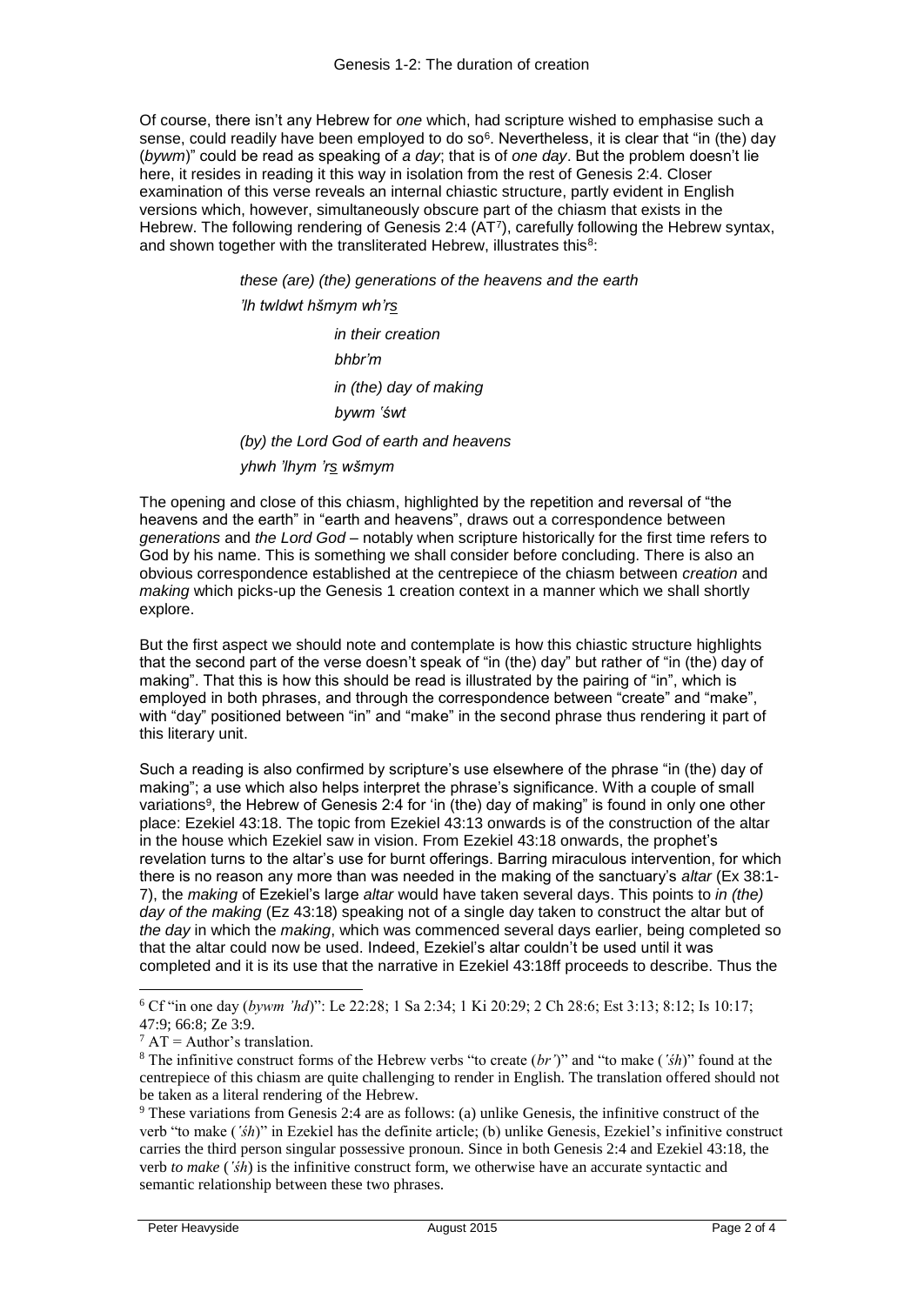nature of the case requires a sense of completion: a half-finished altar could not serve an altar's purpose.

This indicates that in Genesis 2:4 the subject matter following "in (the) day of making" has to do with the completion of the Lord God's creative acts, the completion of his *making*. *The day of making* of heavens and earth was not reached until this *day*. Before this day, God's creative work was incomplete. It was only on this day that the *making* was completed. The way Genesis 2 moves on to say "there was no man" (Ge 2:5) pinpoints what was needed in the Lord God's creation of the heavens and earth to complete it. And the way Ge 2 also then moves on to say "for Adam there was not found a helper fit for him" (Ge 2:20) further indicates that even having created the man, *the day of making of heavens and earth* was not yet accomplished, that is, the Lord God's creative acts were not yet complete, until there was both *man* and *woman*.

#### *creation* **and** *making*

The pairing of *creation* and *making* in Genesis 2:4's chiastic structure reinforces this conclusion. This pairing, something which has been seen before, serves to focus the narrative on the *creation* of man, of male and female. Prior to Genesis 2:4, other than in Genesis 2:3 which cannot currently occupy our attention, it is only in the context of the *creation* of man that *creation* and *making* have been paired:

"God said, Let us make man in our image… So God created man in his own image, in the image of God created he him; male and female created he them" (Ge 1:26-27)

The narrative's use of this *creation* and *making* pair about *the heavens and the earth*, having previously used this pair about *man*, highlights that the principal purpose of all other aspects of creation in Genesis 1, summarised inclusively by *the heavens and the earth*, was for *man*'s habitation and dominion (Ge 1:26b; cf Ge 1:28). Thus Genesis 2:4 functions to show, *inter alia*, that the order of creation in Genesis 1 is not reflective of the principal role that *man* has to play in God's purpose. Genesis 2 ensures that we understand *man*, though not first created, is the pinnacle of God's creation and his purpose in it. The Lord God now uses the language of *man*'s *creation* and *making* about the summary of all that was created to position man at its centre. "The heavens and the earth" are presented as being for *man* and in *man*.

### *the generations of the heavens and the earth*

Finally, having seen one of the functions of Genesis 2:4 is to position *man* as the centrepiece of God's purpose in *creation*, leads to a consideration of the way the chiastic structure of this verse draws out a correspondence between *generations* and *the Lord God*. This is because, as we shall now see, this aspect of the chiastic structure relates closely to *man*'s position. And such a consideration needs also to account for the fact this is when scripture, historically for the first time ever, uses God's name.

Following on from this first historical use of the expression, "these are the generations" (Ge 2:4), every other use in scripture speaks of lifetimes and genealogical fathering of children (Ge 6:9; 10:1; 11:10,27; 25:19; 36:1,9; 37:2; Nu 3:1; Ru 4:18; cf Ge 5:1). This is not surprising since the Hebrew lying behind *generations* derives from the usual verb for the bearing of children (first used in Ge 3:16; 4:1). And so against this background, why its use in Genesis 2:4 about the heavens and the earth?

As is obvious from the fact of Genesis 1 being about God's creation, the chiastic structure makes it plain that *the Lord God* has a *generational* relationship to *the heavens and the earth* which he *created*. But that it is a *generational* relationship, in particular, clearly pertains to this historically first use of God's name, *yhwh*, and to the detail that *man* is the centrepiece of God's purpose – "the heavens and the earth" being for *man* and in *man*. In the language of later scripture, God creates *man* to be a people for his name, a people who, as his children, manifest the characteristics of their father. And since the creator God is now introduced as the *generational* father whose children shall bear his name, scripture now speaks of the creative act by using *formed* and *breathing into man's nostrils* (Ge 2:7) to depict a greater degree of